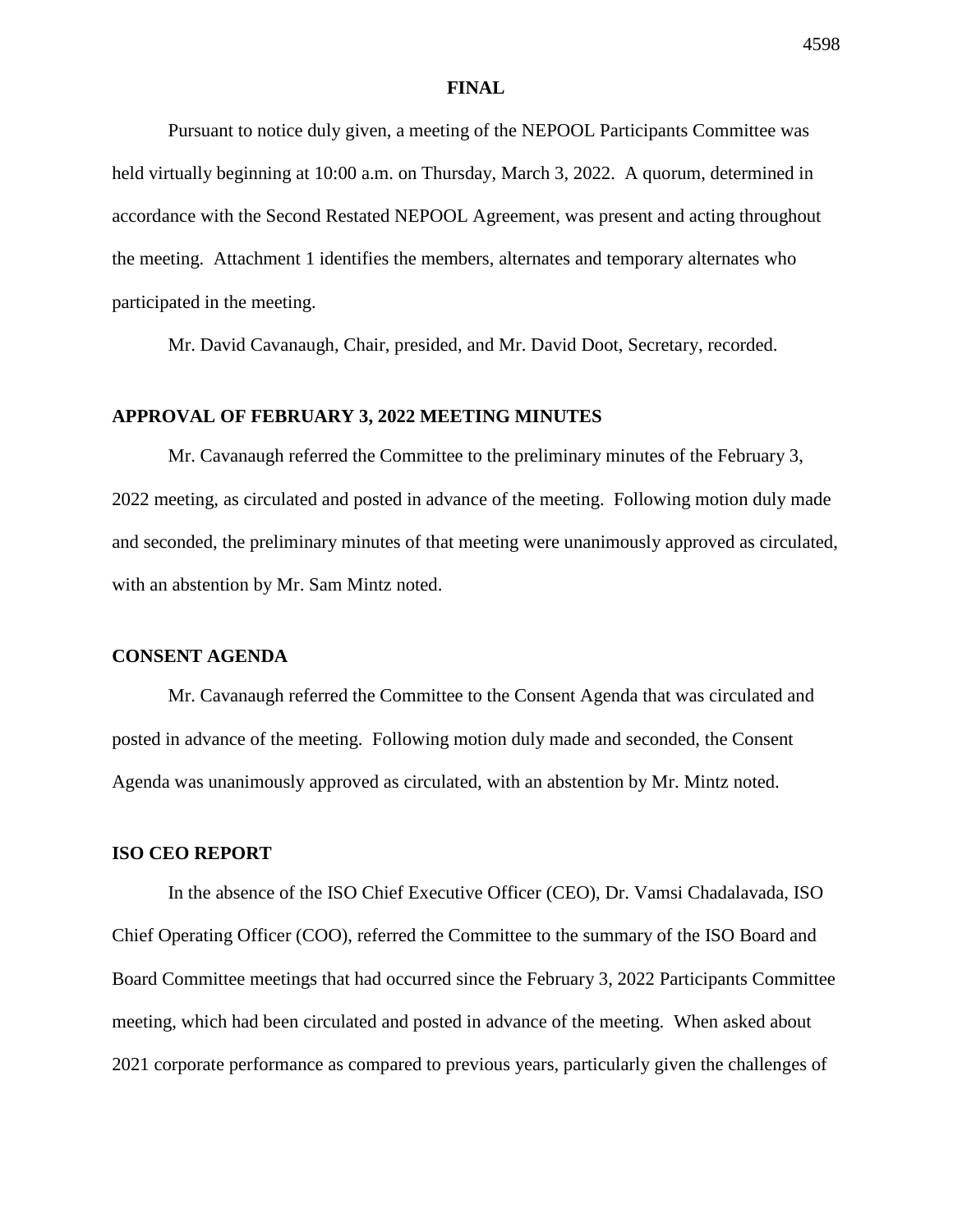the pandemic, Dr. Vamsi Chadalavada noted that performance was consistent with prior years. There were no other questions or comments.

## **ISO COO REPORT**

Dr. Chadalavada began by referring the Committee to the March COO report, which had been circulated and posted in advance of the meeting. Dr. Chadalavada noted that the data in the report was through February 23, 2022, unless otherwise noted. The report highlighted: (i) Energy Market value for February 2022 was \$960 million, down \$829 million from the updated January 2022 value (which he noted, at \$1.8 billion, was the second highest monthly Energy Market value, second only to the \$2.2 billion value in January 2014) and up \$200 million from February 2021; (ii) February 2022 average natural gas prices were 35% lower than January average prices; (iii) average Real-Time Hub Locational Marginal Prices (LMPs) for February (\$108/MWh) were 27% lower than January averages; (iv) average February 2022 natural gas prices and Real-Time Hub LMPs over the period were up 52% and 51%, respectively, from February 2021 average prices; (v) average Day-Ahead cleared physical energy during peak hours as a percent of forecasted load was 99.2% during February (up from the 98.8% reported for January), with the minimum value for the month, 97.1%, on February 10; and (vi) Daily Net Commitment Period Compensation (NCPC) payments for February totaled \$3.4 million, which was down \$1 million from January 2022 and up \$0.7 million from February 2021. February NCPC payments, which were 0.4% of total Energy Market value, were comprised of \$3.2 million in first contingency payments (down \$1.1 million from January 2022) and \$188,000 in second contingency payments.

Discussing the status of transmission outages in the region, Dr. Chadalavada noted that repositioning of the maintenance outage for line 312/393 (Northfield to Berkshire/Berkshire to Alps), which had been expected to occur late in 2021 or early in the winter of 2021/22 , would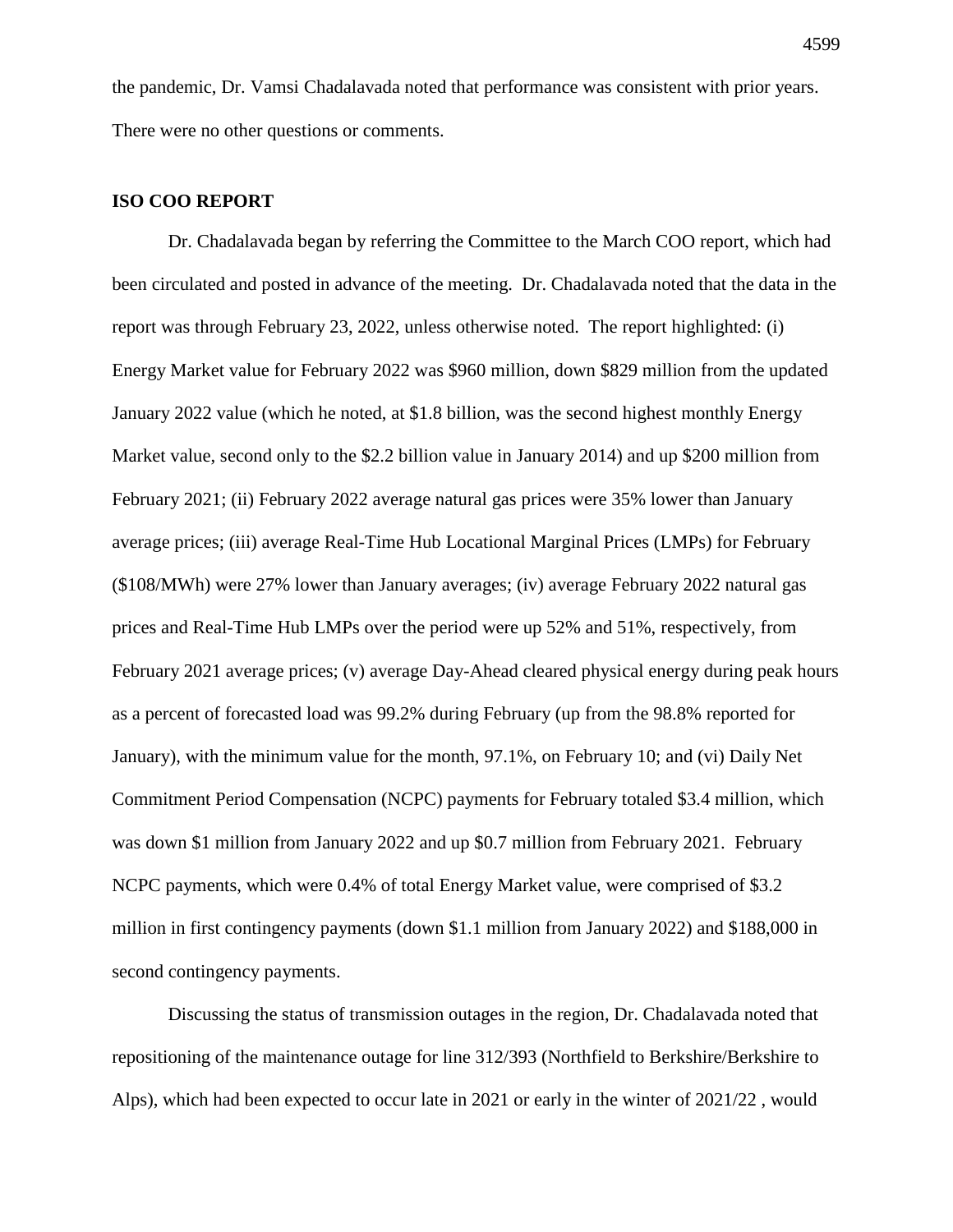take place from March 1 to March 27, 2022. He noted that this outage would limit transfers from New York to New England by approximately 600-800 MW and from New England to New York by approximately 800 MW. Additionally, line NY-2-AN (Alps to New Scotland) in New York would be out of service from March 8 to June 24. The line was on NPCC's list of infrastructure that impacts transfers between New York and New England and work on that line was expected to limit transfers from New England to New York (exports) to 700 MW during April and to 500 MW during May and June. He confirmed in response to a question that no outage was planned to occur during March for line 354 (Northfield to Ludlow).

Dr. Chadalavada then shared highlights on weather, gas prices, and liquefied natural gas (LNG) injections, noting that February's average temperature was approximately 2°F warmer than normal, which correspondingly decreased demand from normal. He indicated that the days with colder temperatures generally coincided with natural gas prices rising above \$20/MMBtu. The scheduled LNG sendout was approximately 3.8 Bcf for the month. He clarified in response to a question that LNG sendout had been received at three injection sites and that detailed information about LNG usage from December through February would be included in the report on winter operations, which he expected to be issued in April.

In response to final questions from members, Dr. Chadalavada confirmed that total oil burn statistics and usage of opportunity cost as an input to the energy market offers would be included in the April winter operations report. He further noted in response to a question that the fuel security impact of the Jones Act (which requires that all vessels carrying goods like LNG between two U.S. points be American-built, -owned, -crewed and -flagged) was a topic of discussion between the ISO and the FERC and with other regulators.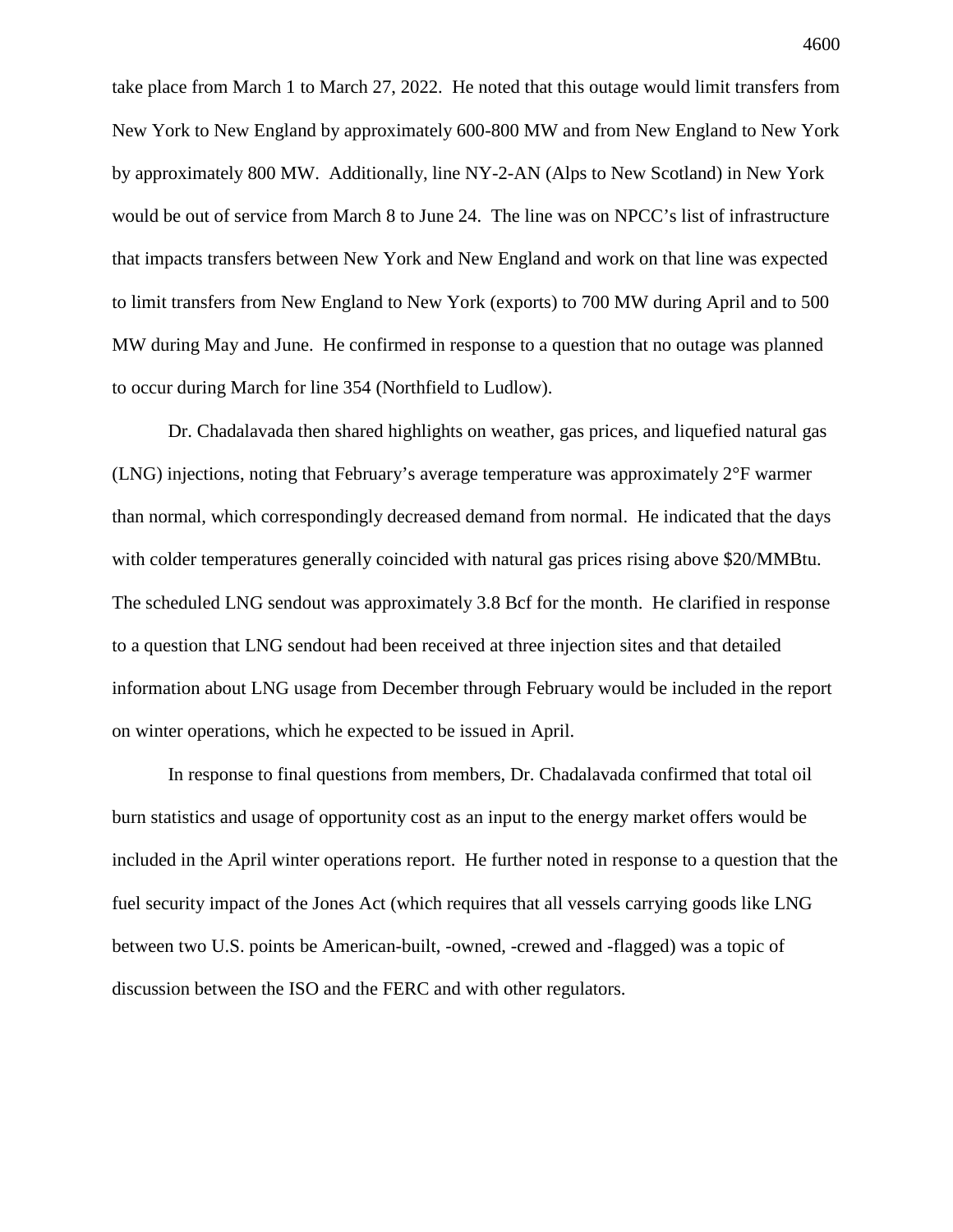## **CPV'S PROPOSAL TO CHANGE NON-COMMERCIAL CAPACITY RESOURCES' FCM FINANCIAL ASSURANCE REQUIREMENTS**

Mr. Cavanaugh introduced this topic noting that, if no one objected, and subject to the proponent's confirmation, this matter from Competitive Power Ventures (CPV) would be postponed for consideration by the Participants Committee until after further consideration of the changes, in response to recently-expressed concerns with the proposal, at the appropriate Technical Committee(s) and Subcommittee(s). He then turned to the CPV representative for confirmation and explanation.

The CPV representative summarized the proposal, which had been circulated and posted in advance of the meeting. He explained that the proposal was needed to address deficiencies in the incentives for Non-Commerical Capacity resources. He referred to concerns with the proposal that were raised by RENEW Northeast (RENEW) in materials circulated to the Committee for this meeting. He indicated that CPV appreciated the feedback and was working to address that feeedback to provide desired clarity and to address structual concerns with the potential impact of the proposal on non-commercial solar capacity resources. He committed to revise and to improve the proposal in order to gain additional support for changes to address deficiencies identified by CPV with incentives in the FCM for Non-Commercial Capacity to meet their obligations to provide capacity when scheduled.

Following the CPV presentation, Mr. Cavanaugh asked whether any member wished to advance this matter for action ahead of further consultation and adjustment. No motion to act on this item was made and Committee consideration of the matter was postponed until after changes to the proposal were further reviewed at appropriate Technical Committee and Subcommittee meetings.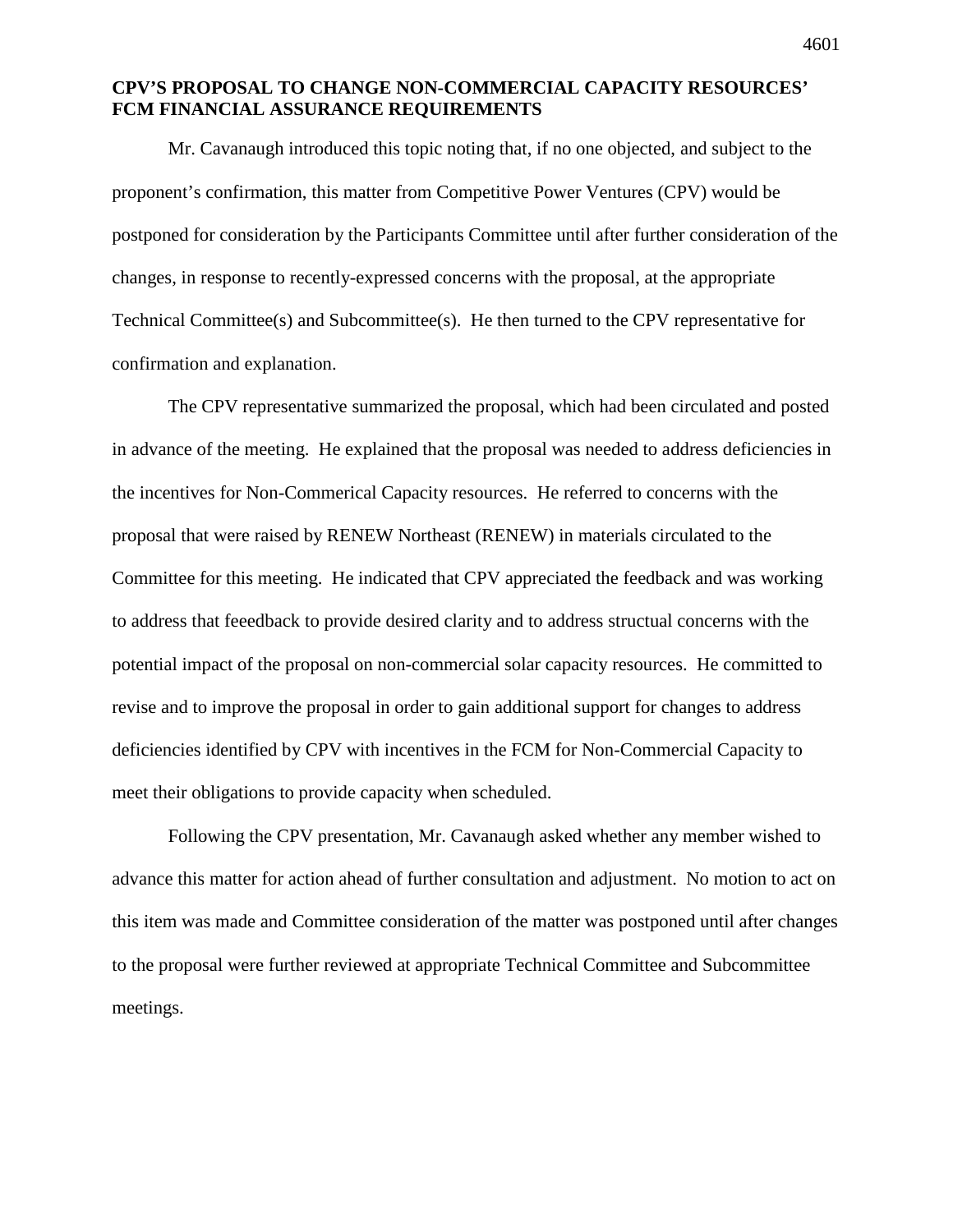## **ISO'S FEBRUARY 15 EXIGENT CIRCUMSTANCES FILING**

Referring to the materials circulated in advance of the meeting, Mr. Cavanaugh explained that the last discussion item of the day was to consider NEPOOL's position in response to the ISO's February 15 Exigent Circumsantces filing (Exigent Circumstances Filing) made in response to ongoing litigation concerning the Capacity Supply Obligation (CSO) of the Killingly Energy Center (Killingly). He turned to the ISO for an update on developments since that filing.

Dr. Chadalavada asked Ms. Margo Caley, ISO Senior Regulatory Counsel, to provide an update on the issues associated with the ISO's filing and the related litigation over the Killingly project. Ms. Caley explained that the Exigent Circumstances Filing had been prompted by an emergency stay (Stay) issued by the U.S. Circuit Court of Appeals for the D.C. Circuit (DC Circuit) of the FERC's order approving the termination of Killingly's CSO. She noted the FERC's order on rehearing and the DC Circuit's recent dissolution of the Stay, explaining that the ISO planned to promptly submit the FCA16 results to the FERC and to finalize the schedule for FCA17 soon thereafter. The ISO confirmed that it would issue a press release concerning the results of FCA16, similar to how it had handled the release of results from prior capacity auctions.

In response to a member's question, Ms. Caley indicated an expectation that Financial Assurance from Killingly would be returned to load beginning in June 2022, which the ISO would subsequently confirm through Settlements. Further, she reported there had not yet been any additional pleadings from the Killingly developer since the DC Circuit's order dissolving the Stay.

Mr. Alex Rost, ISO Resource Qualification Manager, then presented a draft of the ISO's proposed modified schedule of dates, date ranges and deadlines for FCA17. NEPOOL members inquired whether the proposed modified FCA17 schedule could be compressed to permit a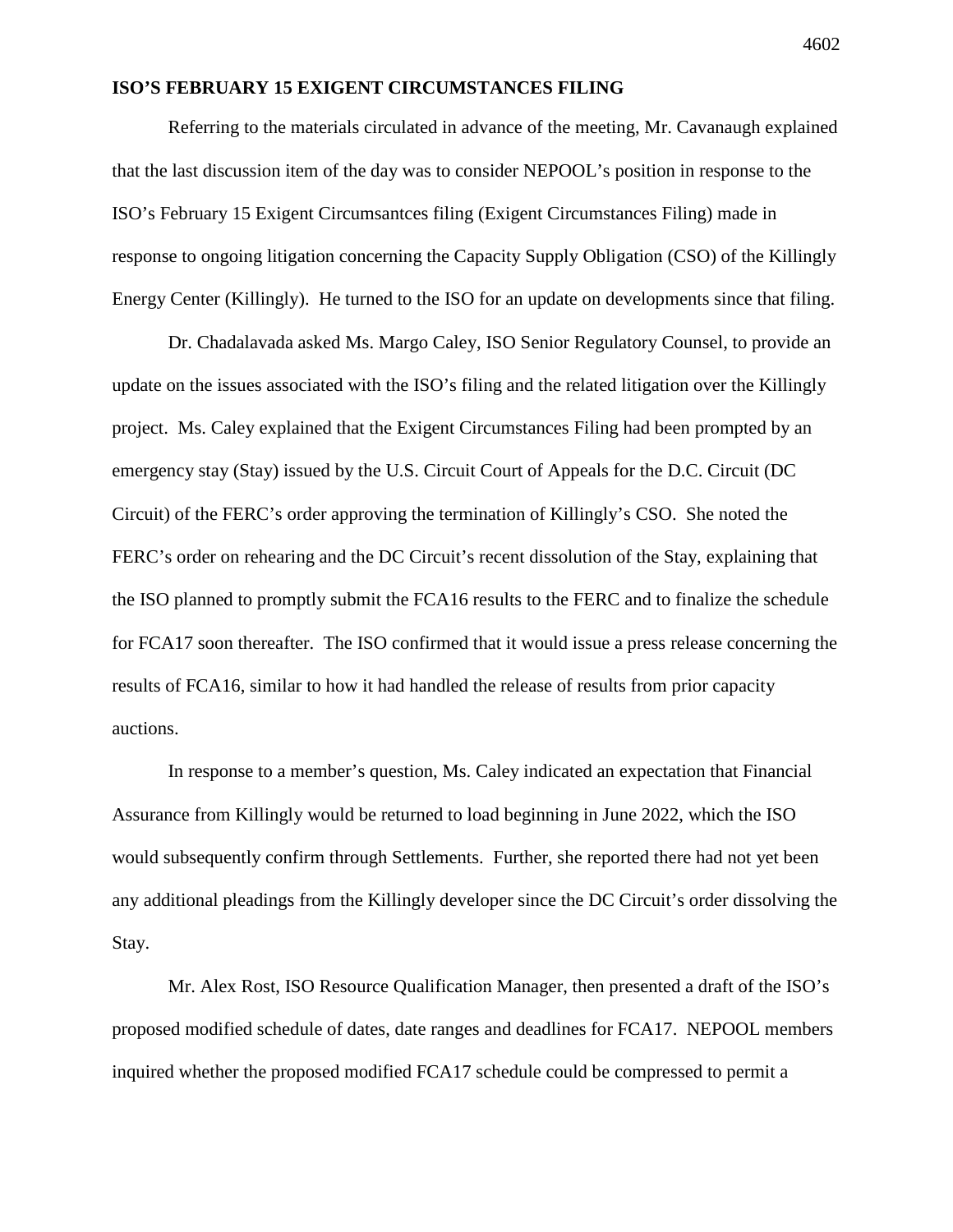February 2023 auction. Mr. Rost noted that the number of Show of Interest applications had increased markedly in recent years, making it difficult to compress the FCA17 schedule. Members also expressed concern with the Exigent Circumstances Filing's request for wide latitude for the ISO to unilaterally modify the FCA17 schedule. The ISO committed to the Participants Committee that the March 8, 2022 Markets Committee (MC) meeting would serve as another feedback session to discuss the proposed modified FCA17 schedule. The ISO also assured stakeholders that it would provide reasonable notice and opportunity for NEPOOL to provide input in the event the ISO determined the FCA17 schedule required additional modifications. In addition, the ISO confirmed that its proposed Tariff revision that was the subject of the Exigent Circumstances Filing did not implicate any substantive provisions for the conduct or clearing of the auction.

In response to questions, the ISO confirmed that the modified FCA17 schedule assumed that the two-year phase-out of the Minimum Offer Price Rule (MOPR), with exemptions for State-Sponsored Policy Resources during FCA17 and FCA18, would be used. Further, as noted in its Exigent Circumstances Filing, the FCA18 schedule would need to be compressed to end up with a February 2024 auction date. The ISO confirmed its plans, as it had noted in the Exigent Circumstances Filing, that any modifications to the FCA18 schedule would go through the Participant Processes prior to finalizing the schedule.

Mr. Sebastian Lombardi, NEPOOL Counsel, then discussed the NEPOOL process for considering the Exigent Circumstances Filing, referring to the NEPOOL Counsel memorandum that was circulated and posted in advance of the meeting. He invited members to provide any additional comments on the Filing that they wanted to be included in NEPOOL's submission in the pending FERC proceeding. Regarding the process, those who offered comments agreed that, under the particular circumstances concerning Killingly, the ISO appropriately relied on the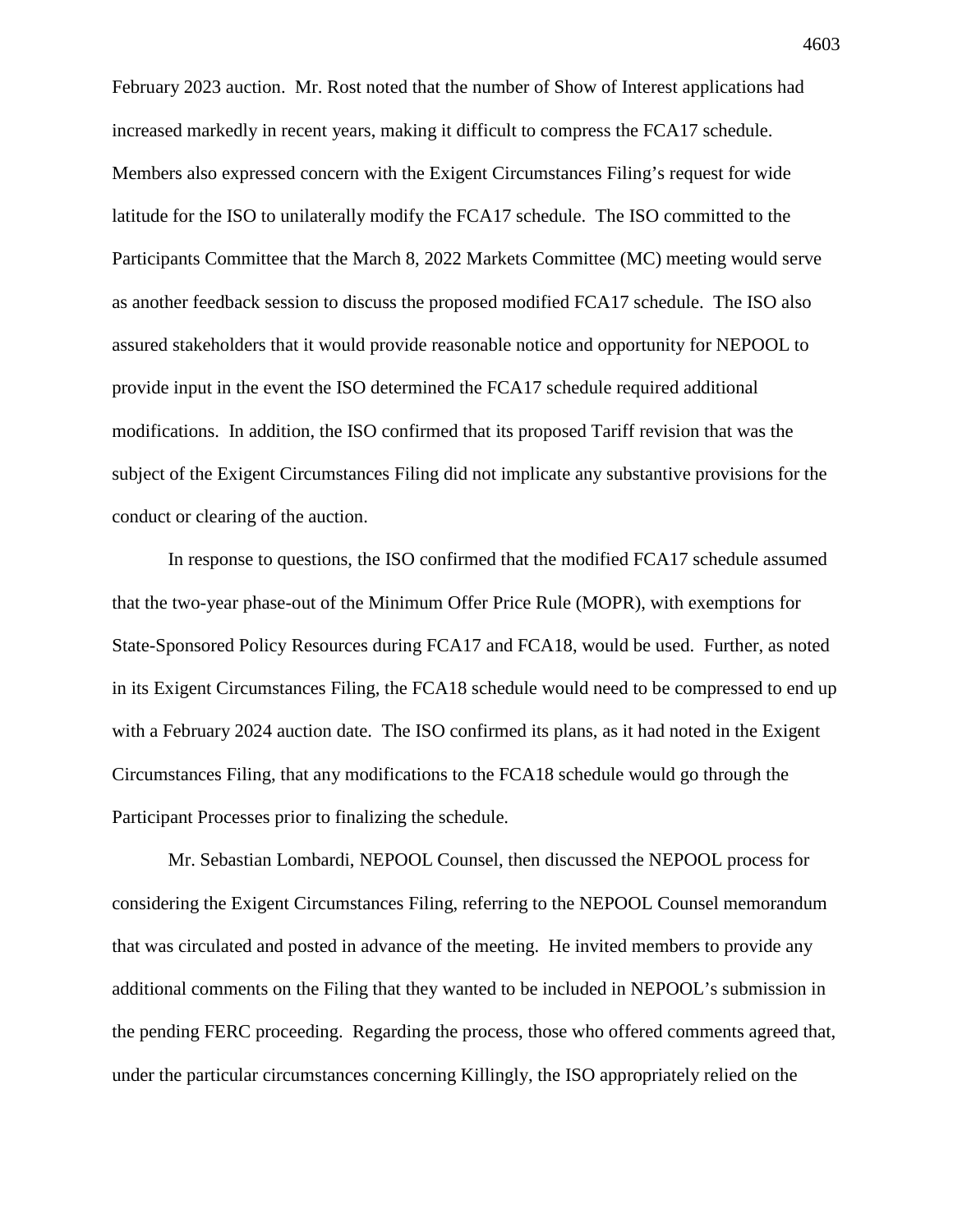Participants Agreement's Exigent Circumstances provision. No member expressed any objection with the ISO submitting the Exigent Circumstances Filing prior to a full review with NEPOOL.

Focusing on whether the Committee needed to take formal action on the filing, Mr. Lombardi noted the history of NEPOOL's responses to exigent cirumstance filings in years past. He explained that, for prior filings concerning narrowly tailored, very limited duration rule changes, the Committee had discussed the filing and reflected that discussion in comments to the FERC without taking formal action. He confirmed that, if the Committee wished to take formal action on the filing at this meeting, the necessary notice, background material and form of resolution had been circulated for that to occur.

The Chair asked whether any member wished to take formal action on the filing in light of the discussion at the meeting. No member offered a motion. This matter was concluded with a statement that NEPOOL counsel would work with the officers to reflect the discussion at the meeting in NEPOOL's comments to the FERC.

# **LITIGATION REPORT**

Mr. Doot referred the Committee to the March 2 Litigation Report that had been circulated and posted the day before the meeting. Noting that the Committee already previously discussed litigation resulting from the ISO's termination of Killingly's CSO and its impact on upcoming auctions, he highlighted the following additional litigation-related developments since the February 1 Report had been circulated:

(i) The FERC's acceptance of Attachment K Planning Changes (which provided an additional option for the New England states to further their energy policy goals) and adjustments to planning provisions developed following Order 1000 "lessons learned";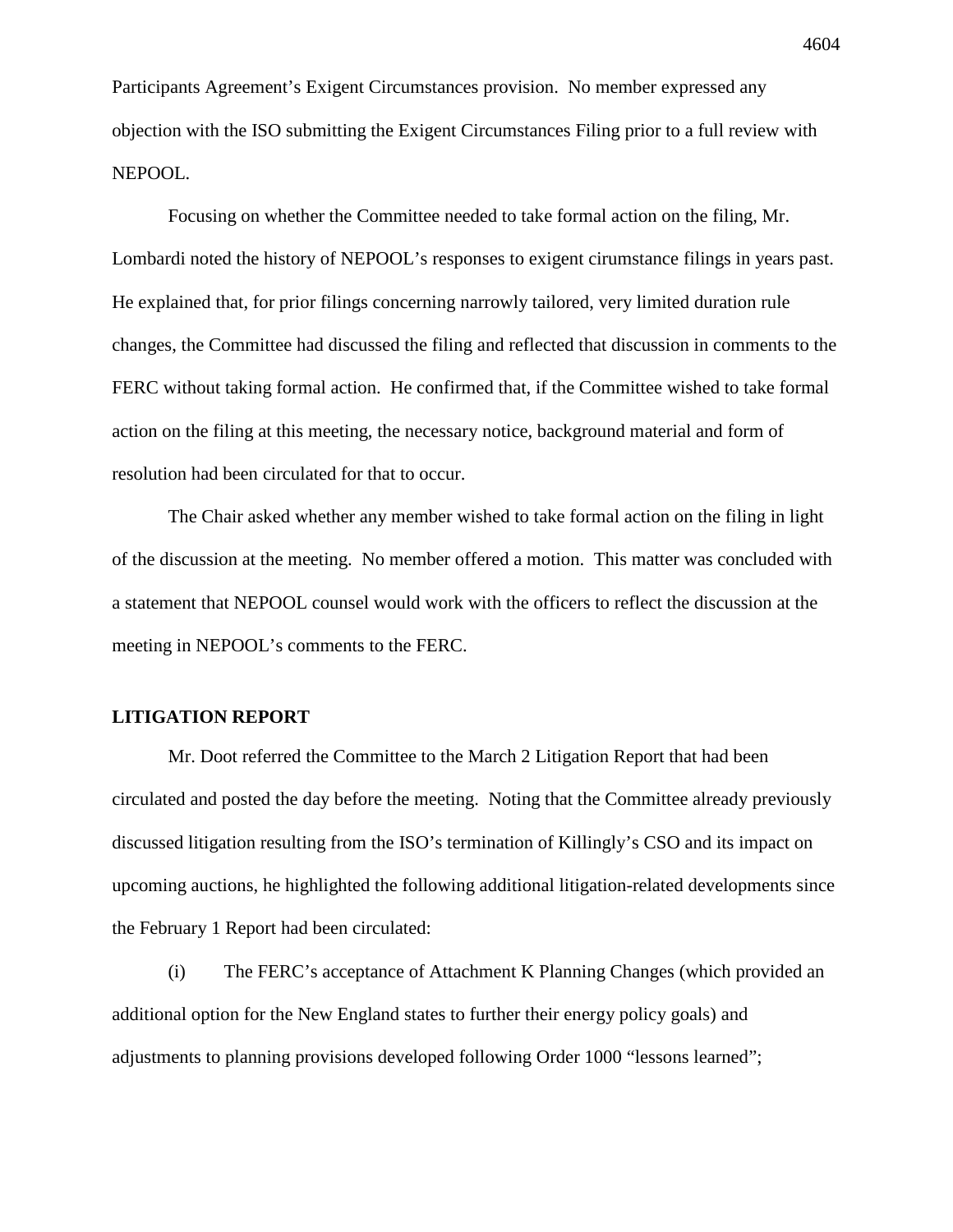(ii) The FERC notice extending the comment date on the region's Order 2222 compliance filing to April 1, 2022;

(iii) The FERC's acceptance of the filing to address behind-the-meter calculations for Network Load, which had previously been the subject of two deficiency letters;

(iv) Multiple pleadings in the previously-reported litigation concerning the waiver request by South Wrentham regarding closure of its availability window for participation in FCA17; and

(v) The complaint by the Northern Maine Independent System Administrator against the Participating Transmission Owners Administrative Committee regarding charges assessed for Through and Out Service to and from Northern Maine.

### **COMMITTEE REPORTS**

*Markets Committee*. Mr. William Fowler, the MC Vice-Chair, reported that the MC would hold a one-day meeting virtually on March 8 and the meeting's agenda would include a presentation on CPV's update to its proposed financial assurance changes as well as FCM schedule items.

*Transmission Committee (TC)*. Mr. José Rotger, the TC Vice-Chair, reported that the next TC meeting was scheduled for March 23 and would include a discussion of the ISO's FERC Order 881 compliance filing, the ambient air adjustment on transmission line ratings, and a vote on the ISO's Order 676-J compliance filing. He urged members to respond to the Survey Monkey attendance survey request regarding planned attendance so that the TC officers could make a determination as to whether to provide for in-person participation for that meeting.

*Reliability Committee (RC)*. Mr. Robert Stein, the RC Vice-Chair, reported that the next regularly-scheduled RC meeting was scheduled for March 15, with the venue (in-person or virtual-only) still under evaluation. He also urged members to indicate their plans for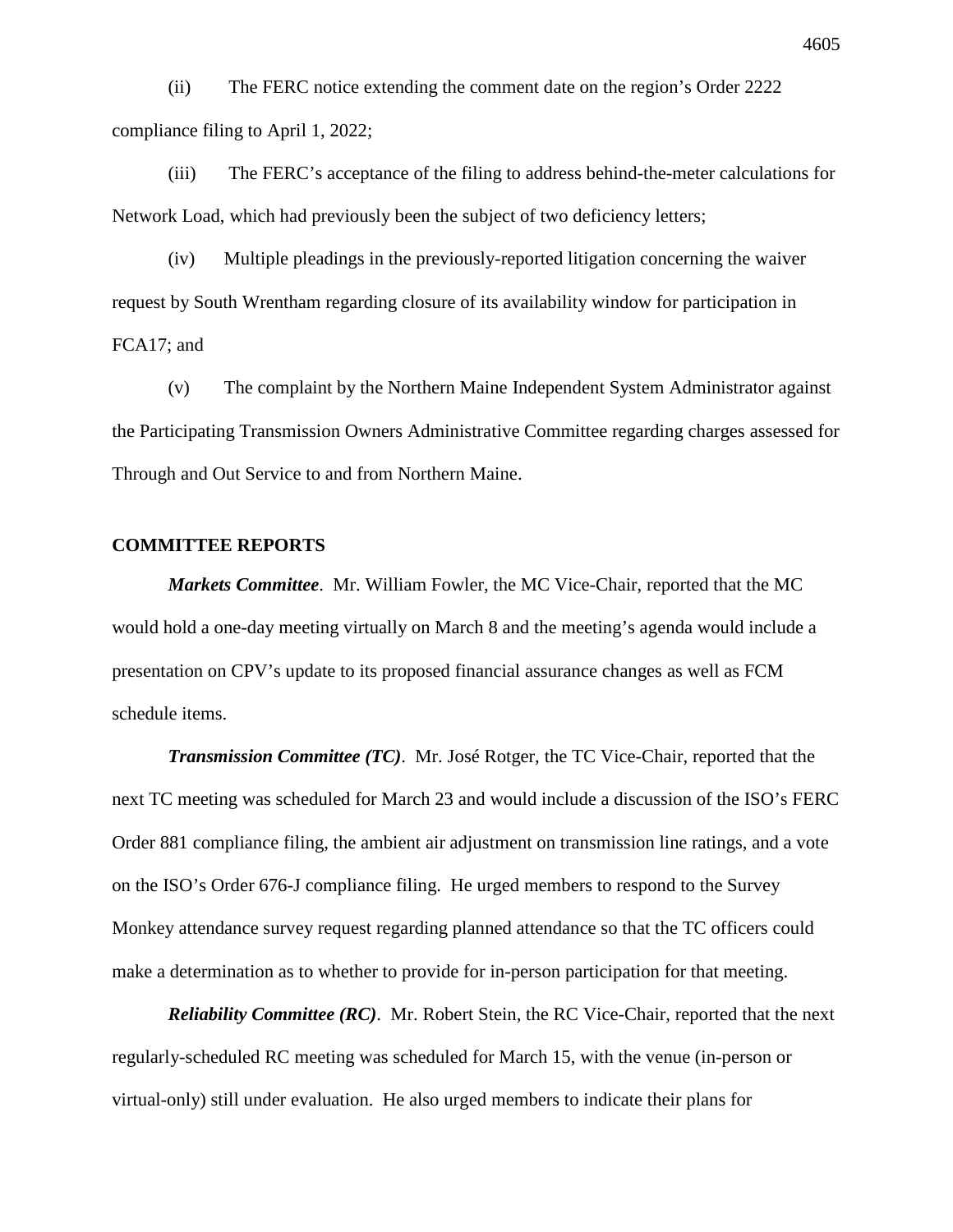participation by responding to the Survey Monkey attendance survey that had been circulated to TC members.

*Budget & Finance (B&F) Subcommittee.* Mr. Thomas Kaslow reported that the next B&F Subcommittee meeting was scheduled for March 29 and would include a discussion on the CPV financial assurance proposal, as discussed earlier in the meeting.

*Joint Nominating Committee (JNC).* Mr. Cavanaugh reported that the JNC had met on January 7 and had been working with Russel Reynolds Associates to define the specifications for the Board position open in 2022. The JNC was scheduled to meet the following day to review potential candidates for interview, and to conduct in-person interviews on March 24. He added that he was working with Board Chair, Ms. Cheryl LaFleur, who was concluding her first term and eligible for re-election, to finalize a date for her to join the Participants Committee to provide an overview of her background and the activities she has undertaken during her first term as a member of the ISO Board of Directors.

### **ADMINISTRATIVE MATTERS**

Mr. Cavanaugh highlighted the importance of Participants' responses to the Survey Monkey attendance surveys and encouraged in-person attendance at Principal Committee meetings. He noted that the next Future Grid Pathways Study Meeting was scheduled to take place on April 26 and would include a review of the Analysis Group's final report. Submission of written feedback on the draft report was requested by close of business on March 15 and was to be sent to Mr. Chris Geissler at the ISO and Mr. Lombardi. A reminder regarding the submission of written feedback, including contact information for its submission, would be circulated following the meeting.

Mr. Doot reported that the next Participants Committee Meeting was scheduled as an inperson meeting on April 7 at the Seaport Hotel in Boston. He reminded the Committee that the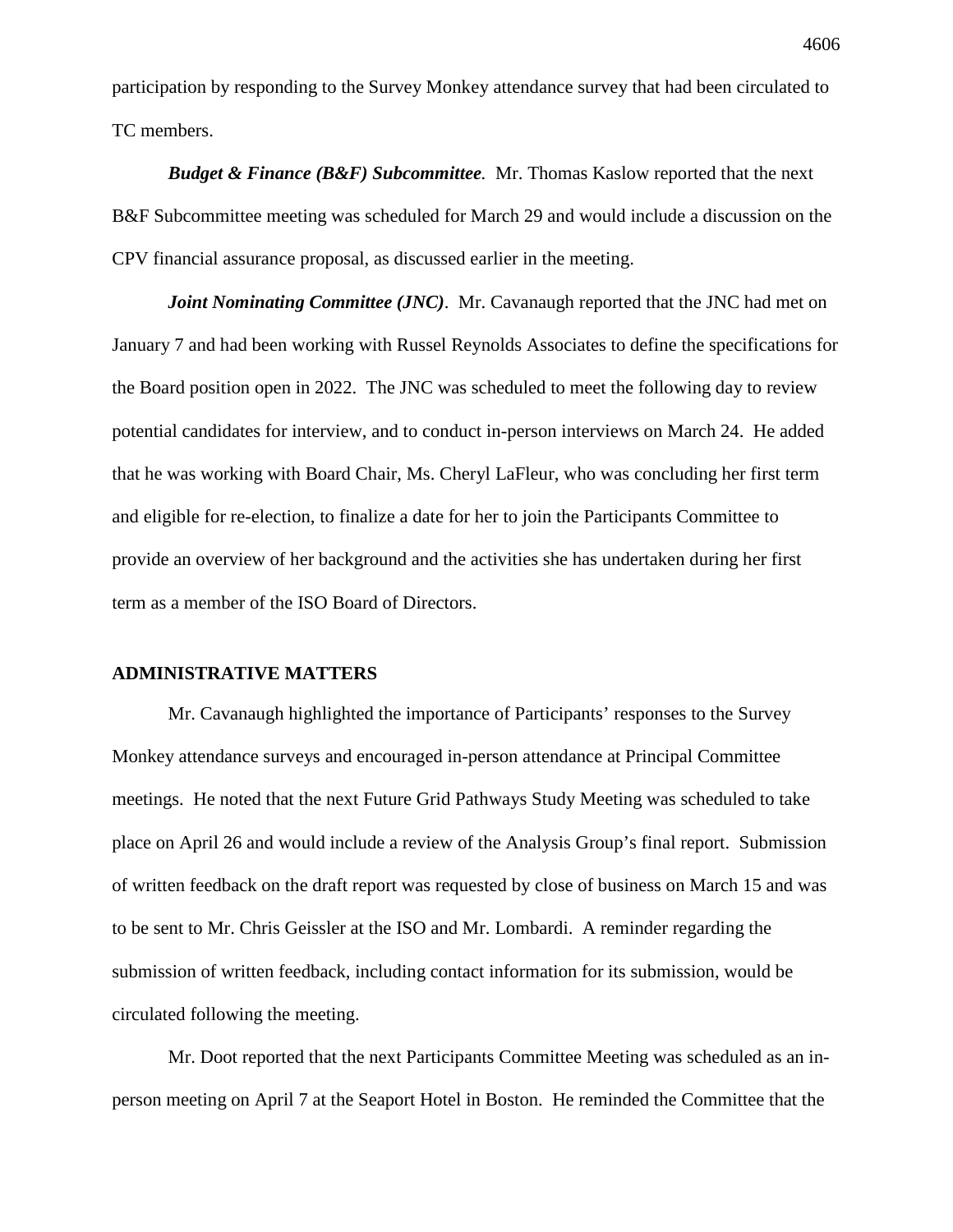Participants Committee Summer Meeting would take place in person at the Samoset, in

Rockport, Maine, on June 21-23.

There being no other business, the meeting adjourned at 12:34 p.m.

Respectfully submitted,

David Doot, Secretary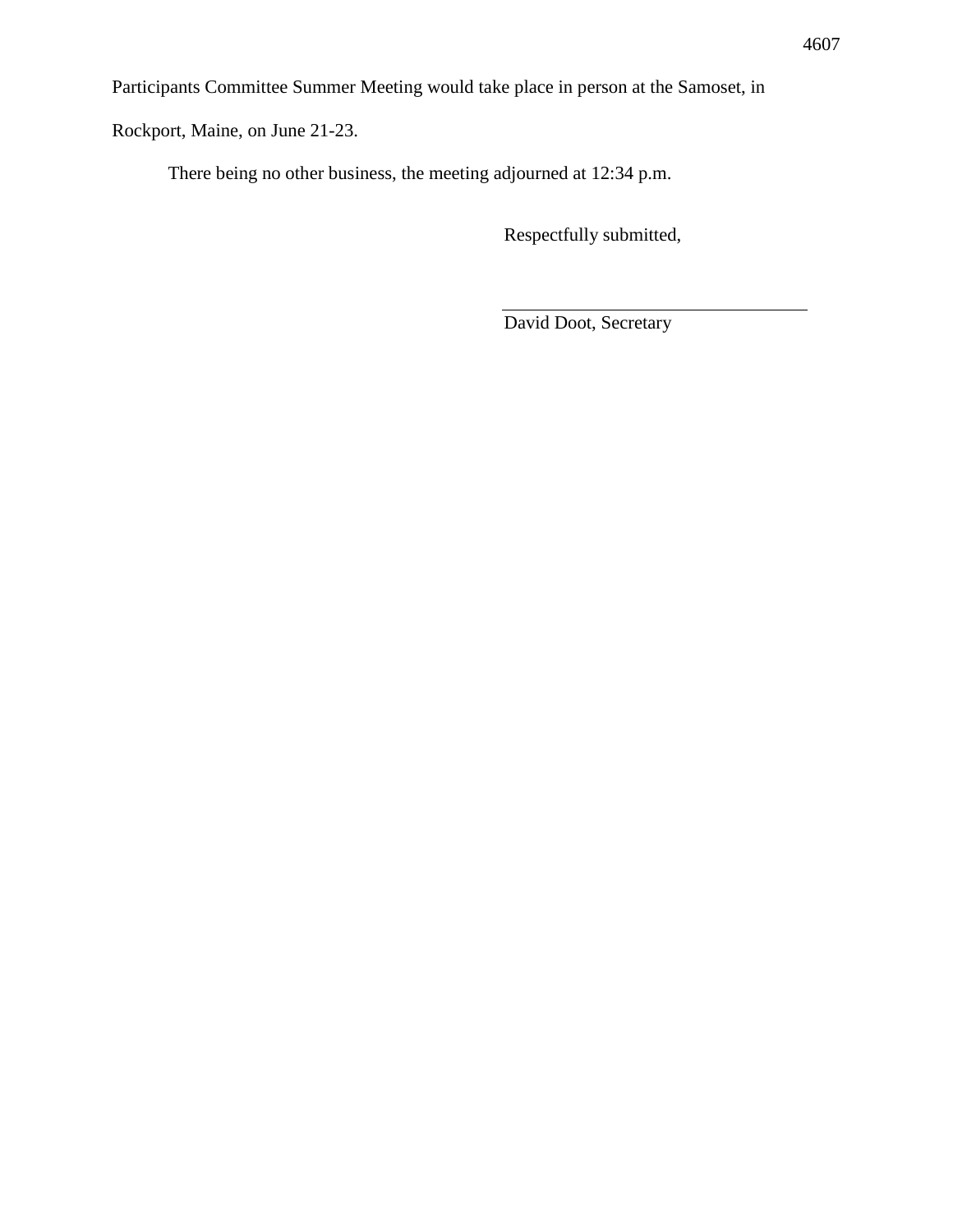### **PARTICIPANTS COMMITTEE MEMBERS AND ALTERNATES PARTICIPATING IN MARCH 3, 2022 MEETING**

| PARTICIPANT NAME                              | <b>SECTOR</b><br><b>GROUP</b> | <b>MEMBER NAME</b>   | <b>ALTERNATE NAME</b> | <b>PROXY</b>                           |
|-----------------------------------------------|-------------------------------|----------------------|-----------------------|----------------------------------------|
| Acadia Center                                 | End User                      | Melissa Birchard     |                       |                                        |
| Advanced Energy Economy (AEE)                 | <b>Associate Non-Voting</b>   | Caitlin Marquis      |                       |                                        |
| AR Large Renewable Gen. (RG) Group Member     | AR-RG                         | Alex Worsley         |                       |                                        |
| AR Small Load Response (LR) Group Member      | AR-LR                         | <b>Brad Swalwell</b> |                       |                                        |
| AR Small Renew. Generation (RG) Group Member  | AR-RG                         | Erik Abend           |                       |                                        |
| Ashburnham Municipal Light Plant              | <b>Publicly Owned Entity</b>  |                      | <b>Brian Thomson</b>  |                                        |
| Associated Industries of Massachusetts (AIM)  | End User                      |                      |                       | Mary Smith                             |
| AVANGRID: CMP/UI                              | Transmission                  | Alan Trotta          | <b>Jason Rauch</b>    |                                        |
| <b>Bath Iron Works Corporation</b>            | End User                      |                      |                       | <b>Bill Short</b>                      |
| <b>Belmont Municipal Light Department</b>     | <b>Publicly Owned Entity</b>  |                      | Dave Cavanaugh        |                                        |
| <b>Block Island Utility District</b>          | <b>Publicly Owned Entity</b>  | Dave Cavanaugh       |                       |                                        |
| Borrego Solar Systems Inc.                    | AR-DG                         | Liz Delaney          |                       |                                        |
| <b>Boylston Municipal Light Department</b>    | <b>Publicly Owned Entity</b>  |                      | <b>Brian Thomson</b>  |                                        |
| <b>BP</b> Energy Company                      | Supplier                      |                      |                       | José Rotger                            |
| <b>Braintree Electric Light Department</b>    | <b>Publicly Owned Entity</b>  |                      | Dave Cavanaugh        |                                        |
| Brookfield Renewable Trading and Marketing    | Supplier                      | Aleks Mitreski       |                       |                                        |
| Calpine Energy Services, LP                   | Supplier                      | <b>Brett Kruse</b>   |                       | <b>Bill Fowler;</b><br>John Flumerfelt |
| <b>Castleton Commodities Merchant Trading</b> | Supplier                      |                      |                       | <b>Bob Stein</b>                       |
| <b>Central Rivers Power</b>                   | AR-RG                         |                      | Dan Allegretti        |                                        |
| Chester Municipal Light Department            | <b>Publicly Owned Entity</b>  |                      | Dave Cavanaugh        |                                        |
| Chicopee Municipal Lighting Plant             | <b>Publicly Owned Entity</b>  |                      | <b>Brian Thomson</b>  |                                        |
| CleaResult Consulting, Inc.                   | AR-DG                         | Tamera Oldfield      |                       |                                        |
| Clearway Power Marketing LLC                  | Supplier                      |                      |                       | Pete Fuller                            |
| Competitive Energy Services, LLC              | Supplier                      |                      | Eben Perkins          |                                        |
| Concord Municipal Light Plant                 | <b>Publicly Owned Entity</b>  |                      | Dave Cavanaugh        |                                        |
| Connecticut Municipal Electric Energy Coop.   | <b>Publicly Owned Entity</b>  | <b>Brian Forshaw</b> |                       |                                        |
| <b>Connecticut Office of Consumer Counsel</b> | End User                      |                      | Dave Thompson         |                                        |
| Conservation Law Foundation (CLF)             | End User                      |                      | Priya Gandbnir        |                                        |
| Consolidated Edison Energy, Inc.              | Supplier                      | <b>Grant Flagler</b> |                       |                                        |
| <b>Constellation Energy Generation</b>        | Supplier                      | <b>Steve Kirk</b>    | <b>Bill Fowler</b>    |                                        |
| CPV Towantic, LLC                             | Generation                    | Joel Gordon          |                       |                                        |
| Cross-Sound Cable Company (CSC)               | Supplier                      |                      | José Rotger           |                                        |
| Danvers Electric Division                     | <b>Publicly Owned Entity</b>  |                      | Dave Cavanaugh        |                                        |
| Dominion Energy Generation Marketing          | Generation                    | Michael Purdie       |                       |                                        |
| DTE Energy Trading, Inc.                      | Supplier                      |                      |                       | José Rotger                            |
| Dynegy Marketing and Trade, LLC               | Supplier                      | Andy Weinstein       |                       | <b>Bill Fowler</b>                     |
| <b>Emera Energy Services</b>                  | Supplier                      |                      |                       | <b>Bill Fowler</b>                     |
| Enel X North America, Inc.                    | AR-LR                         | Michael Macrae       |                       |                                        |
| ENGIE Energy Marketing NA, Inc.               | AR-RG                         | Sarah Bresolin       |                       |                                        |
| <b>Eversource Energy</b>                      | Transmission                  | James Daly           | Dave Burnham          |                                        |
| <b>Excelerate Energy LP</b>                   | <b>Associate Non-Voting</b>   | Gary Ritter          |                       |                                        |
| FirstLight Power Management, LLC              | Generation                    | Tom Kaslow           |                       |                                        |
| Galt Power, Inc.                              | Supplier                      | José Rotger          | Jeff Iafrati          |                                        |
| <b>Garland Manufacturing Company</b>          | End User                      |                      |                       | <b>Bill Short</b>                      |
| <b>Generation Group Member</b>                | Generation                    | Dennis Duffy         | Abby Krich            |                                        |
| Georgetown Municipal Light Department         | <b>Publicly Owned Entity</b>  |                      | Dave Cavanaugh        |                                        |
| <b>Granite Shore Power Companies</b>          | Generation                    |                      |                       | Bob Stein                              |
| Great River Hydro                             | AR-RG                         |                      |                       | <b>Bill Fowler</b>                     |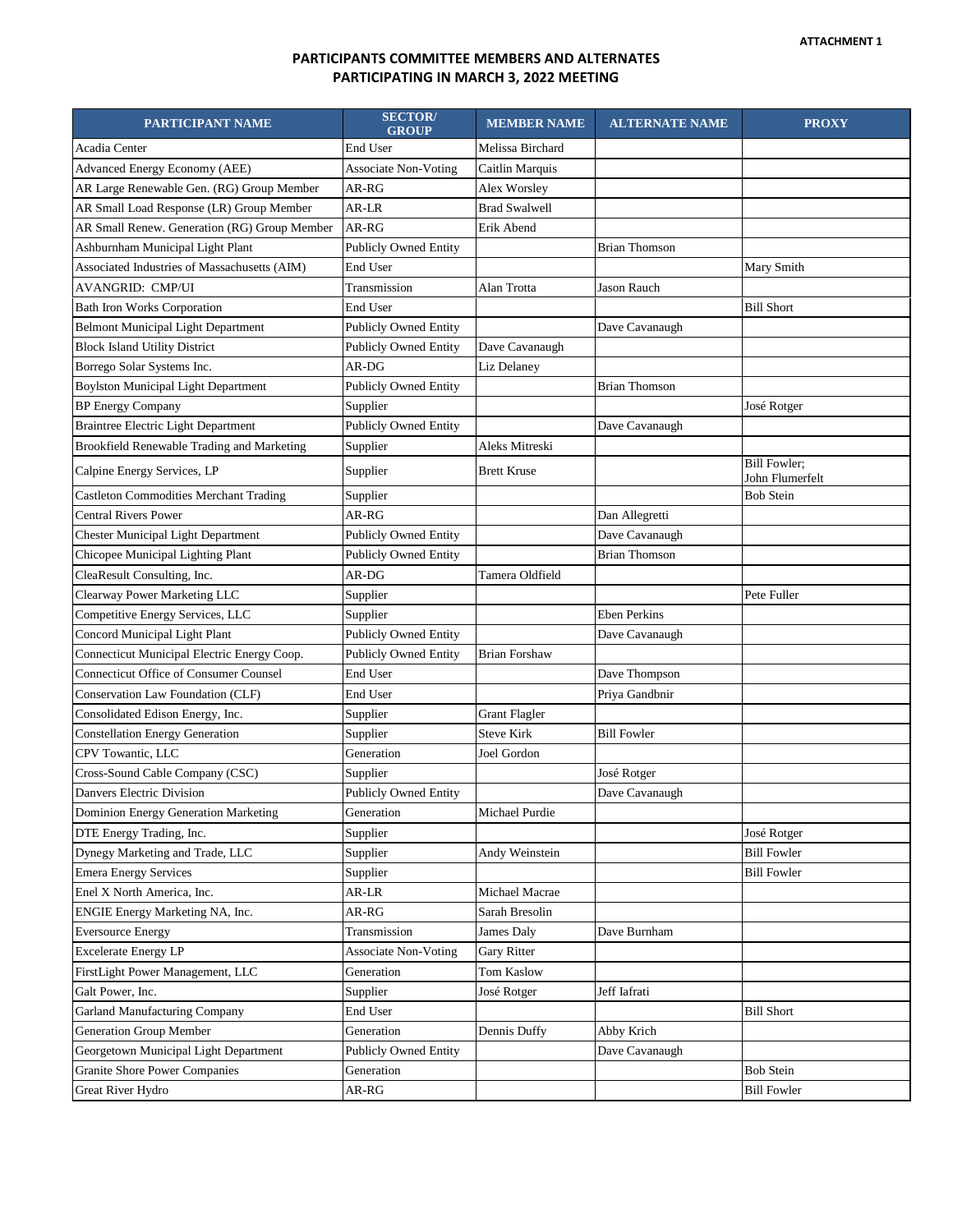### **PARTICIPANTS COMMITTEE MEMBERS AND ALTERNATES PARTICIPATING IN MARCH 3, 2022 MEETING**

| PARTICIPANT NAME                                   | <b>SECTOR/</b><br><b>GROUP</b> | <b>MEMBER NAME</b>    | <b>ALTERNATE NAME</b> | <b>PROXY</b>         |
|----------------------------------------------------|--------------------------------|-----------------------|-----------------------|----------------------|
| Groton Electric Light Department                   | <b>Publicly Owned Entity</b>   |                       | Brian Thomson         |                      |
| Groveland Electric Light Department                | <b>Publicly Owned Entity</b>   |                       | Dave Cavanaugh        |                      |
| H.Q. Energy Services (U.S.) Inc. (HQUS)            | Supplier                       |                       | <b>Bob Stein</b>      |                      |
| Hammond Lumber Company                             | End User                       |                       |                       | <b>Bill Short</b>    |
| Harvard Dedicated Energy Limited                   | End User                       |                       |                       | Jason Frost          |
| High Liner Foods (USA) Incorporated                | End User                       |                       | William P. Short III  |                      |
| Hingham Municipal Lighting Plant                   | <b>Publicly Owned Entity</b>   |                       | Dave Cavanaugh        |                      |
| Holden Municipal Light Department                  | <b>Publicly Owned Entity</b>   |                       | <b>Brian Thomson</b>  |                      |
| Holyoke Gas & Electric Department                  | <b>Publicly Owned Entity</b>   |                       | <b>Brian Thomson</b>  |                      |
| Hull Municipal Lighting Plant                      | <b>Publicly Owned Entity</b>   |                       | <b>Brian Thomson</b>  |                      |
| Ipswich Municipal Light Department                 | Publicly Owned Entity          |                       | <b>Brian Thomson</b>  |                      |
| Jericho Power LLC (Jericho)                        | AR-RG                          | Ben Griffiths         | Nancy Chafetz         |                      |
| Jupiter Power                                      | Provisional Member             |                       |                       | Ron Carrier          |
| Littleton (MA) Electric Light and Water Department | <b>Publicly Owned Entity</b>   |                       | Dave Cavanaugh        |                      |
| Littleton (NH) Water & Light Department            | <b>Publicly Owned Entity</b>   |                       | Craig Kieny           |                      |
| Maine Power LLC                                    | Supplier                       | <b>Jeff Jones</b>     |                       |                      |
| Maine Public Advocate's Office                     | End User                       | Drew Landry           |                       |                      |
| Mansfield Municipal Electric Department            | <b>Publicly Owned Entity</b>   |                       | <b>Brian Thomson</b>  |                      |
| Maple Energy LLC                                   | AR-LR                          |                       |                       | Doug Hurley          |
| Marble River, LLC                                  | Supplier                       |                       | John Brodbeck         |                      |
| Marblehead Municipal Light Department              | <b>Publicly Owned Entity</b>   |                       | Brian Thomson         |                      |
| Mass. Attorney General's Office (MA AG)            | End User                       | Tina Belew            |                       |                      |
| Mass. Bay Transportation Authority                 | <b>Publicly Owned Entity</b>   |                       | Dave Cavanaugh        |                      |
| Mass. Municipal Wholesale Electric Company         | <b>Publicly Owned Entity</b>   | <b>Brian Thomson</b>  |                       |                      |
| Mercuria Energy America, LLC                       | Supplier                       |                       |                       | José Rotger          |
| Merrimac Municipal Light Department                | <b>Publicly Owned Entity</b>   |                       | Dave Cavanaugh        |                      |
| Middleborough Gas & Electric Department            | <b>Publicly Owned Entity</b>   |                       | Dave Cavanaugh        |                      |
| Middleton Municipal Electric Department            | <b>Publicly Owned Entity</b>   |                       | Dave Cavanaugh        |                      |
| Mintz, Samuel                                      | End User                       | Sam Mintz             |                       |                      |
| National Grid                                      | Transmission                   | Tim Brennan           | Tim Martin            |                      |
| Natural Resources Defense Council (NRDC)           | End User                       | Bruce Ho              |                       |                      |
| Nautilus Power, LLC                                | Generation                     | Dan Pierpont          | <b>Bill Fowler</b>    |                      |
| New Hampshire Electric Cooperative                 | <b>Publicly Owned Entity</b>   | Steve Kaminski        |                       | <b>Brian Forshaw</b> |
| New Hampshire Office of Consumer Advocate          | End User                       | Jason Frost           |                       |                      |
| New England Power Generators Assoc. (NEPGA)        | <b>Associate Non-Voting</b>    | <b>Bruce Anderson</b> | Dan Dolan             |                      |
| NextEra Energy Resources, LLC                      | Generation                     | Michelle Gardner      |                       |                      |
| North Attleborough Electric Department             | <b>Publicly Owned Entity</b>   |                       | Dave Cavanaugh        |                      |
| Norwood Municipal Light Department                 | <b>Publicly Owned Entity</b>   |                       | Dave Cavanaugh        |                      |
| NRG Power Marketing LLC                            | Supplier                       |                       | Pete Fuller           |                      |
| Nylon Corporation of America                       | End User                       |                       |                       | <b>Bill Short</b>    |
| Pascoag Utility District                           | Publicly Owned Entity          |                       | Dave Cavanaugh        |                      |
| Paxton Municipal Light Department                  | <b>Publicly Owned Entity</b>   |                       | <b>Brian Thomson</b>  |                      |
| Peabody Municipal Light Department                 | <b>Publicly Owned Entity</b>   |                       | <b>Brian Thomson</b>  |                      |
| PowerOptions, Inc.                                 | End User                       |                       |                       | Jason Frost          |
| Princeton Municipal Light Department               | Publicly Owned Entity          |                       | <b>Brian Thomson</b>  |                      |
| Reading Municipal Light Department                 | <b>Publicly Owned Entity</b>   |                       | Dave Cavanaugh        |                      |
| Rowley Municipal Lighting Plant                    | <b>Publicly Owned Entity</b>   |                       | Dave Cavanaugh        |                      |
| Russell Municipal Light Dept.                      | <b>Publicly Owned Entity</b>   |                       | <b>Brian Thomson</b>  |                      |